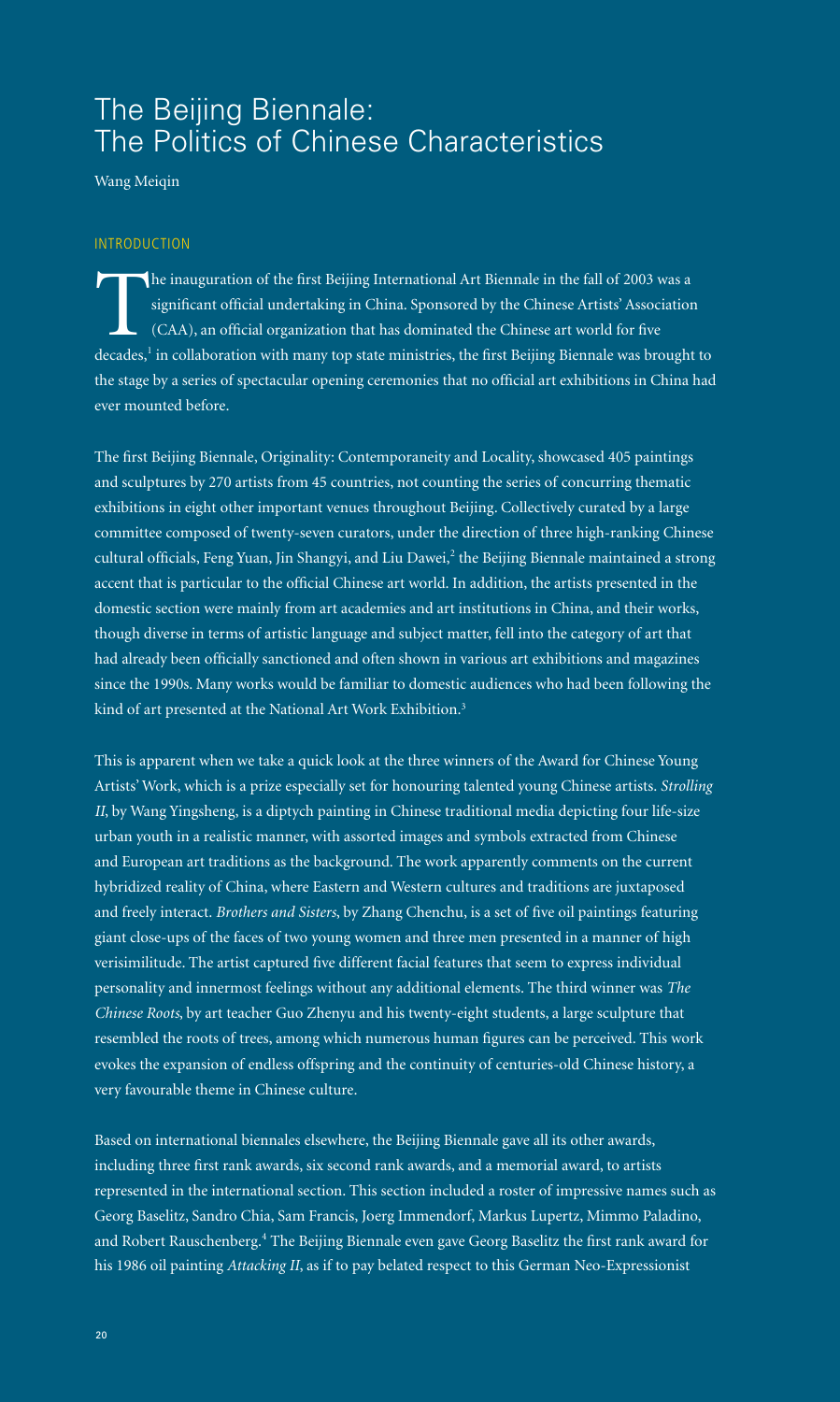

Wang Yingsheng, *Strolling II*, 2001, ink and wash, colour on silk, 200 x 270 cm. Courtesy of the Beijing Biennale.



Zhang Chenchu, *Brothers and Sisters*, 2001–2002, oil on canvas, 200 x 475 cm. Courtesy of the Beijing Biennale.

master. These artists all have well-established names in the art world, and it is reasonable to speculate that the inclusion of their names was primarily for the purpose of boosting the status of the Beijing Biennale. The presence of these artists, however, inevitably increased the impression that the Biennale was retrospective by featuring art from the recent past rather than the present.

Overall, the first Beijing Biennale emphasized the presentation of figurative work, which has been the orthodox heritage of official Chinese art since 1949. In particular, the domestic section seemed to be a reinforcement of the established artistic merit system that had been promoted by the CAA in the past, one that is grounded in solid realistic/representational techniques and that seeks a combination of artistic innovation and socially meaningful themes. Thus, the Beijing Biennale, even with its many interesting works, and, indeed, its variety of themes and styles, did not entail a close investigation of, or critical engagement with, the most dynamic and controversial issues taking place in the contemporary art world. Considering many active contemporary art practices involve mediums other than painting and sculpture, this may be a necessary price paid by a biennale that only opens itself to these two traditional mediums. Many Chinese artists who have well-established reputations within the contemporary art world seemed to hold a scornful attitude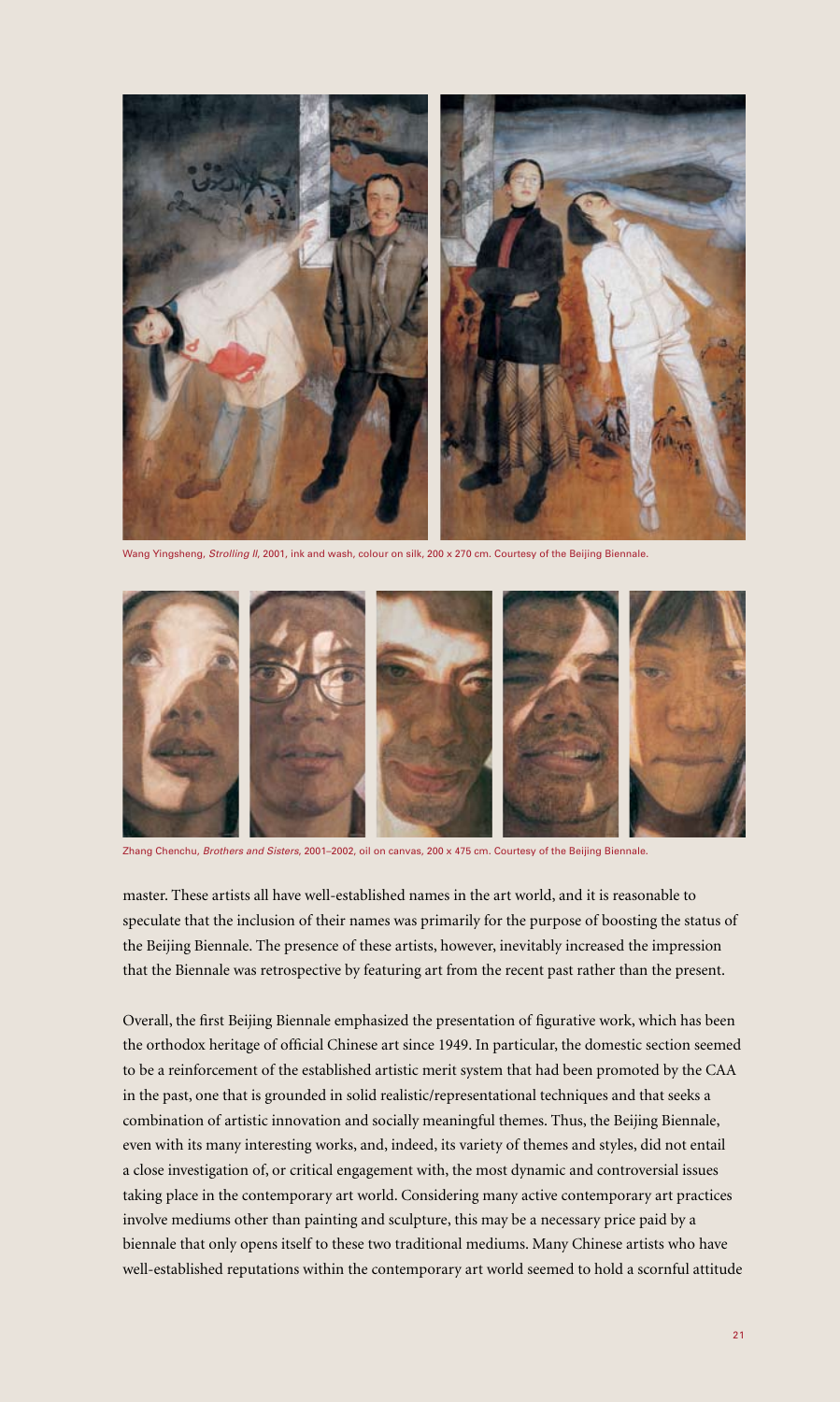

Guo Zhenyu and others, *The Chinese Roots*, 1999–2003, linen, 400 x 2000 x 150 cm. Courtesy of the Beijing Biennale.

toward the Biennale, seeing it as another version of the National Art Work Exhibition except that it included foreign participants. Some of them even called it "ridiculous" for its rejection of contemporary mediums such as photography, installation, and video.<sup>5</sup>

From my point of view, however, the Biennale deserves an in-depth investigation in order to achieve a critical understanding of the nature of this momentous governmental undertaking in the art domain. It is significant in its own right in being the first international biennale held by the CAA, the major agent of official Chinese art. Fundamentally, it is a move by the CAA to promote not only the kind of art it favours, but also its own status as the conduit of official Chinese art. The Biennale is not simply an exhibition that presents art, but it is one that contains responses and strategies in dealing with new changes emerging in the contemporary art world and the accompanying challenges to the CAA's authority. In other words, the establishment of the Beijing Biennale involves interactive international and domestic forces and itself is part of the transforming art world in contemporary China.

#### The Nationalistic Proposal

The origin of the Beijing Biennale was inseparable from the surging nationalistic mentality in the Chinese cultural domain, as well as the rapid transformation of the Chinese art world. In late 2001, a few members of the CAA, led by the chairman Jin Shangyi, visited the 10<sup>th</sup> Dacca Biennale in Bangladesh.<sup>6</sup> Jin was invited to be a member of the Dacca Biennale's Jury Committee as well as a mediator for the associated international conference. Subsequently, Wang Yong, a senior member of the CAA and the deputy director of the Research Institute of Fine Arts at the China



Georg Baselitz, *Attacking II*, 1986, oil on canvas, 250 x 200 cm. Courtesy of the Beijing Biennale.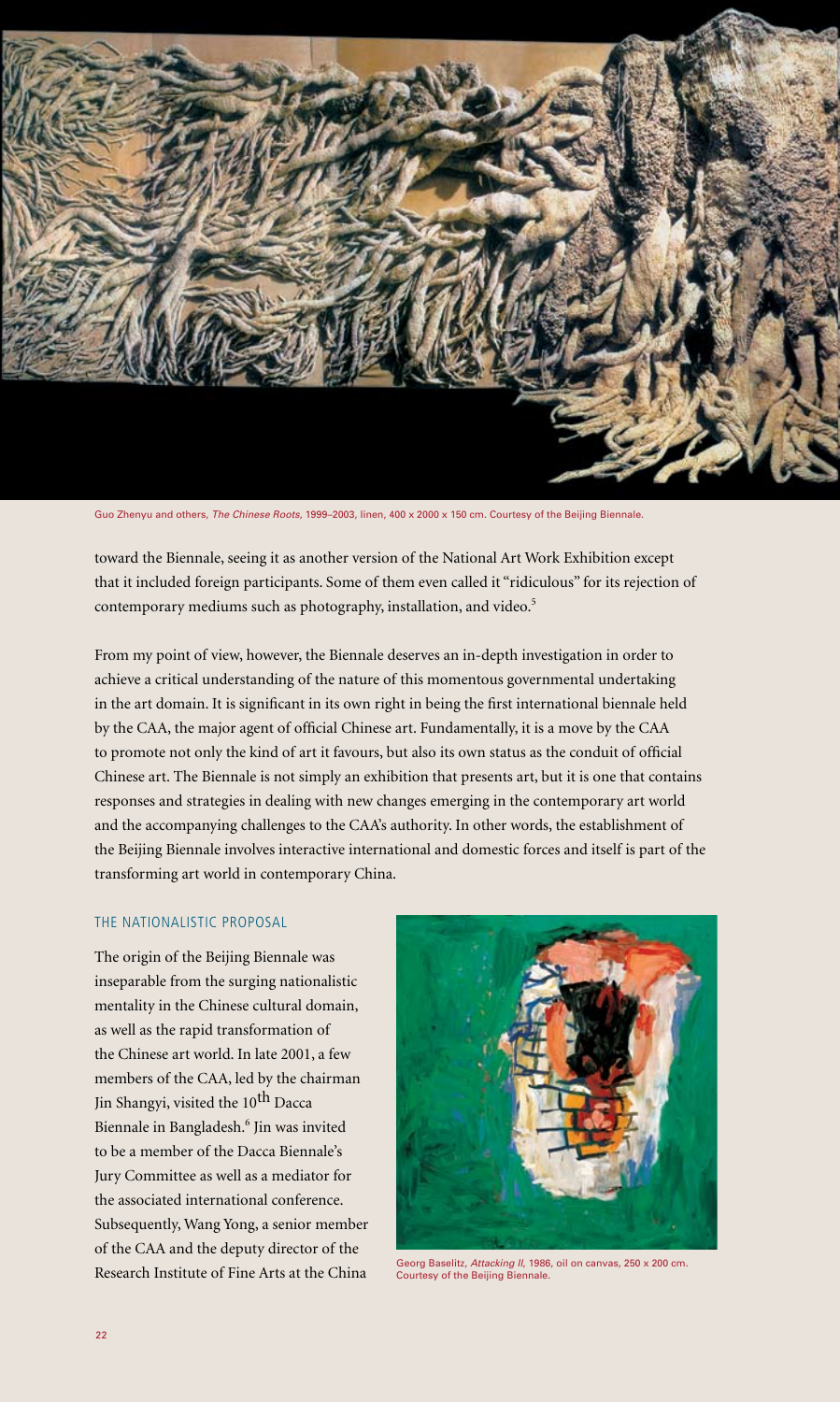

Academy of Arts, also visited the Dacca Biennale and gave a presentation at the conference. Carol Lu, in a review of the Beijing Biennale, noted that, " . . . the idea for the first Beijing International Art Biennale was born out of a feeling of being left behind by a less-developed country."<sup>7</sup> Soon after their return to China, Wang Yong worked out a proposal and submitted it to the CAA. With the CAA's approval and support, the proposal was re-submitted to the central government and was ratified as an official project. It is necessary to take a close look at the proposal itself and examine the strategy and language that Wang Yong applied to propose and legitimize the necessity of the biennale project. In this proposal, entitled "Suggestions on Preparing the Beijing International Art Biennale, China," Wang Yong begins:

Considering the strategic status of China in the development of global culture, if China wants to lead the direction of the cultural development in the contemporary world and contribute to the Eastern renaissance and the progress of human civilization in the twenty-first century, one of the most important cultural strategies to take is to hold a large scale international biennial.<sup>8</sup>

The proposal proceeds in detail through several scenarios, explaining the significance and urgency of holding the Beijing Biennale. The first scenario focuses on issues related to the Dacca Biennale, including government support, institutional sponsorship, the involvement of political leaders, and the increasing international cultural profile achieved by the Dacca Biennale. It emphasized that "most of the developing countries in the East are confronted with the challenges from the economic globalization and the invasion of Western culture," and "representatives from various nations have come to a common understanding in terms of how to confront the challenges, how to carry on native art traditions, and how to develop Eastern contemporary art."9 It concludes that:

Most artists from developing countries have high expectations for China to have an international art biennial. From my opinion, thinking that a small and not-rich country like Bangladesh has consistently held ten runs of the Biennale, we the magnificent China have every reason to hold the Beijing Biennale in order to live up to the hope of most artists from developing countries.<sup>10</sup>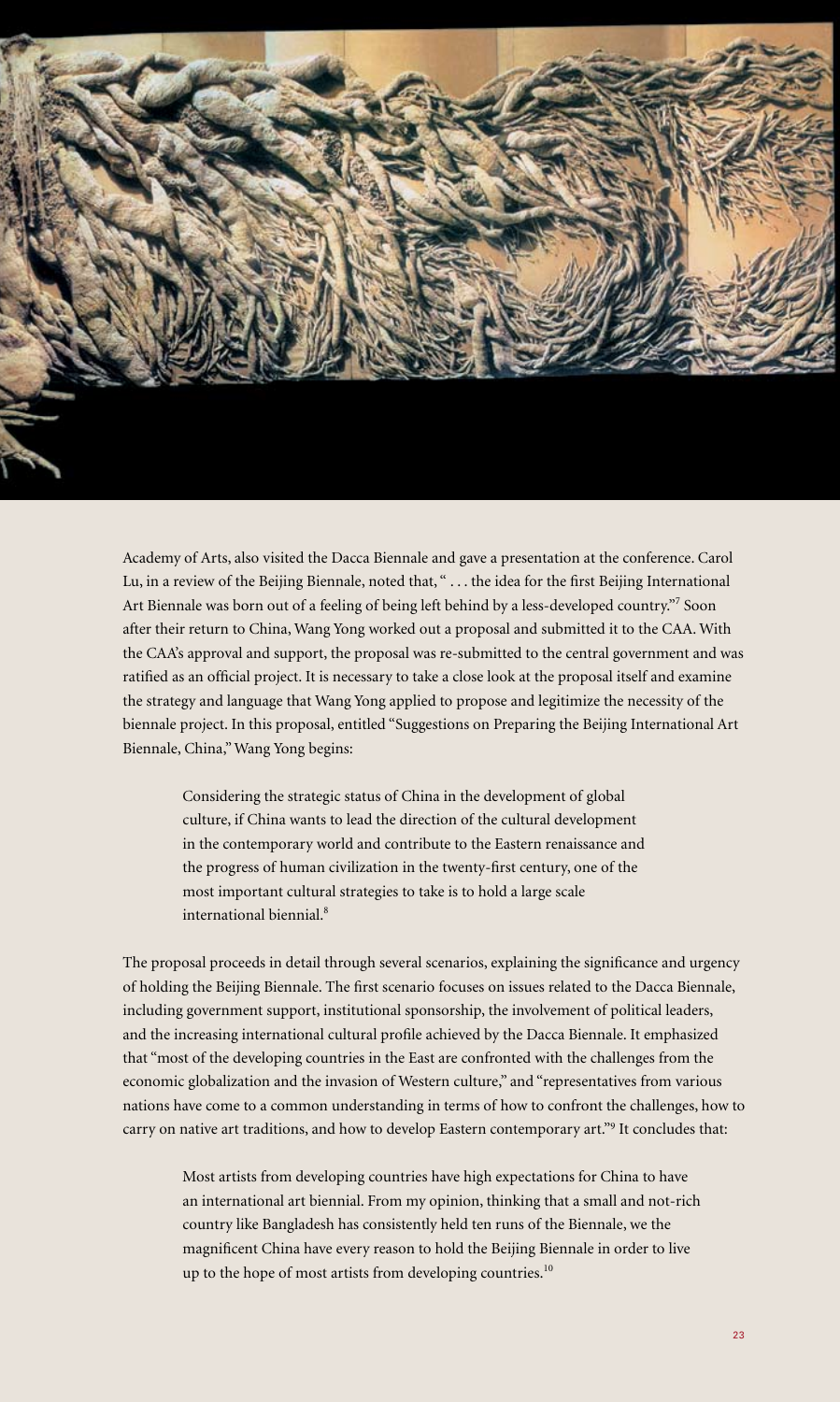In the second scenario, Wang Yong concentrates on the function of the international biennial. Taking a few well-established ones including the Venice Biennale, the Sao Paulo Biennial, the Sydney Biennial, and the Istanbul Biennial as examples, he argues that the international biennial as a form of art display has become one of the most effective ways of fostering international cultural communication.<sup>11</sup> In the third scenario, which is the pivotal part of the proposal, he elaborates what the Beijing Biennale can bring to China. As summarized below, he argues that by holding the Beijing Biennale:

- 1. China can exert significant influence in the development of a balanced world culture with multicultural tendencies and demonstrate strength in contemporary cultural competition.
- 2. China can occupy an advantageous position in the global cultural sphere. Chinese artists who have participated in biennials in Western countries often have to struggle with Western curators' ideological or political prejudice. With the Beijing Biennale, we hold the cultural initiative and can decide the exhibition theme, selection, evaluation standard, or "the rules of game."
- 3. China can promote international cultural exchange. Particularly, we can emphasize contemporary art from vast developing countries, which share similar challenges and opportunities with China in their progress toward modernization.
- 4. China can further boost Beijing, the political and cultural centre of China, into one of the global contemporary art centers and the base for a new renaissance of Chinese culture and Eastern culture as a whole.<sup>12</sup>

After illuminating the cultural and political significance of holding the Beijing Biennale, Wang Yong does a brief analysis of China's economic strength, Beijing's cultural facilities, art research capacities, and its organizational resources for a large-scale international exhibition. He concludes that with all necessary resources, Beijing is ready to hold its first international art biennial.

In this carefully structured proposal, attention is centred on points that evoke nationalistic sentiment and cultural pride among its readers, the top-ranking officials in the central government. This sentiment corresponds to the revival of Chinese nationalism, and, especially, the surge of cultural nationalism that has been circulating in Chinese society since the 1990s. As many scholars have noted, the Chinese state has greatly promoted cultural nationalism as one way to legitimize and maintain the Communist regime in contemporary China, where tremendous social transformation has occurred, and where Maoist ideology has lost its appeal.<sup>13</sup> This nationalism, when it comes to official international relationships, is evident in the government's investment in promoting China's global profile, international recognition, and status.<sup>14</sup> The above account might have been the major reason that Wang Yong's proposal was approved and the Beijing Biennale was soon placed on the governmental agenda.

After the proposal gained approval from the central government, the CAA became the executive organization and took full charge of the event. It set up the large curatorial committee that was responsible for deciding the theme and selecting the artwork, as well as the Beijing International Art Biennale Office, which took care of all other concrete operational processes. The Biennale turned into a project that was fully supported by the government and involved the enthusiastic engagement of the official art establishment.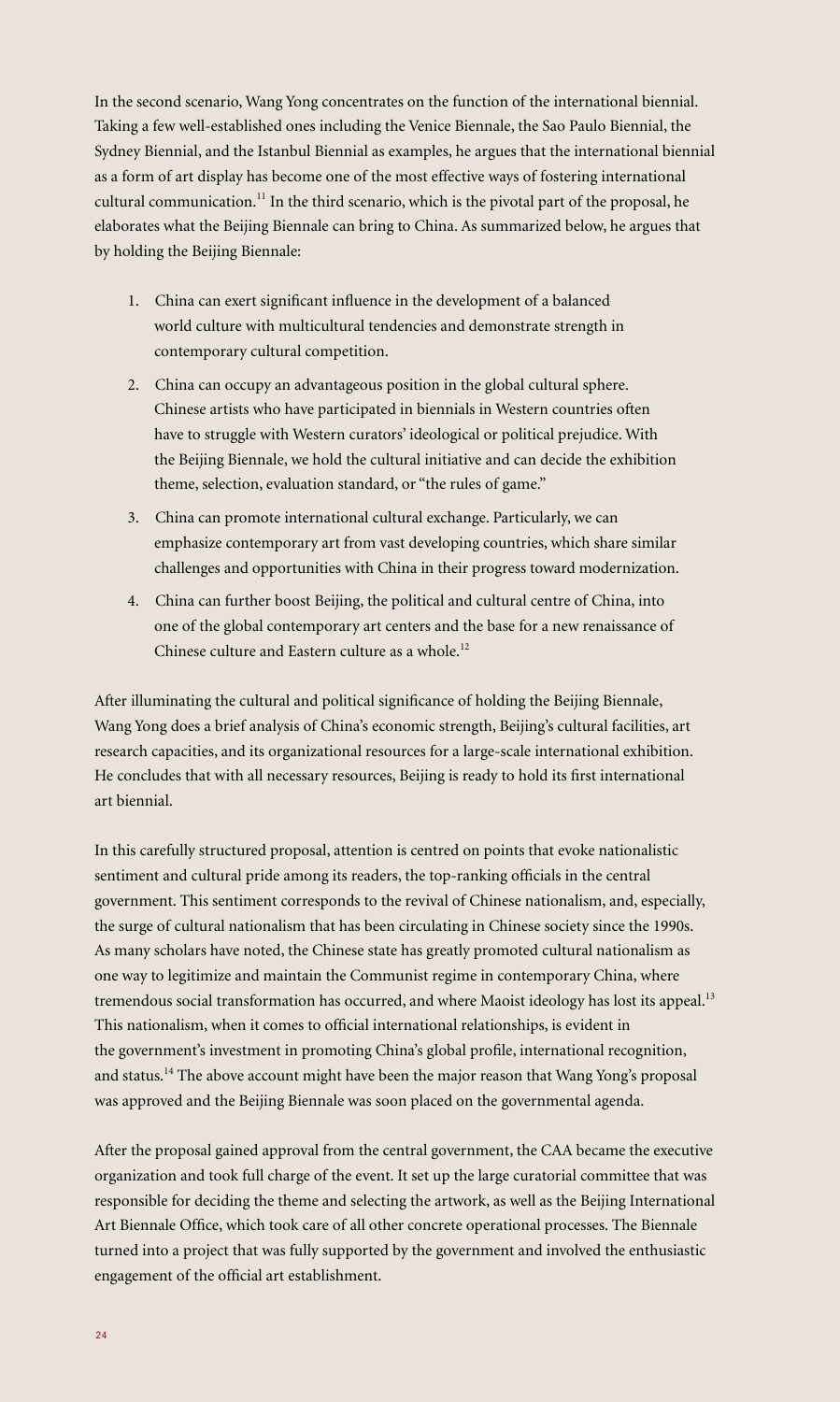## The Politics of the International Biennial

The international art world has experienced dynamic transformation and reconfiguration since the 1980s, and, particularly, in the 1990s under the impact of rapid globalization, the belief in multiculturalism, and the convenience of transnational travel and information exchange. Most spectacular is the emergence of large-scale exhibitions at the global level. Accompanied by and interrelated with a series of new phenomena in the art world, among them the development of a global curatorial discourse, the increasing collaboration of art and non-art categories such as information technology and computer science and the rise of contemporary art from non-Western countries in Asia, Africa, and Latin America, this movement has resulted in a proliferation of international exhibitions.15 A number of international exhibitions located outside of the West, such as the Havana Biennale, the Istanbul Biennial, the Johannesburg Biennale, the Kwangju Biennale, the Shanghai Biennale, and the Yokohama Triennale, have become new sites for the formation and meaning of contemporary art. They are actively diverting attention away from the monopolies of a few well-established Western exhibitions such as the Venice Biennale and documenta in previous years.

International exhibitions, especially in the form of biennials, have become an increasingly popular mode of cultural communication across national boundaries. As pointed out by art critic Michael Brenson, biennials worldwide have brought up pressing issues such as nationalism versus transnationalism, indigenous cultures versus global culture, and handmade traditions versus technological networks and have thus claimed an important status in our contemporary cultural life.16 In practice, the international biennial is gaining more and more attention from various cultural institutions and art organizations, and its capacity for mobilization is well recognized by its host cities or countries throughout the world. This exhibition format has been considered by many to be an important indicator in determining the status and visibility of art from a particular country or a city within the global map of contemporary art. Simply put, having an international biennial has almost become a symbol that one's culture is contemporary.

The Beijing Biennale should be seen as one among many recent biennials that have been established throughout key cities in the non-Western world that are aiming to promote the visibility of local art and to play a part in contemporary cultural exchanges on an international level. Indeed, the Chinese Ministry of Culture's interest and investment in the international art biennial is a very recent thing; it was first shown in the third Shanghai Biennale, in 2000, in the 2002 Sao Paulo Biennial, and then in the first Chinese pavilion for the fiftieth Venice Biennale, in 2003. It could be surmised that the efforts being invested in biennials are actually active responses to the changing domestic and international landscape of art. More directly, as pointed out by Wang Yong in his proposal, it is a response to the increasingly important status of the international biennial as a promotional forum in today's art circuits.

This interest in an international profile could also be attributed to the new style of government in recent years in China, which is becoming more adaptable and outward looking. Out of a desire to be heard within the international community, China is taking a great interest in participating in all kinds of international activities. This can be perceived as the primary motivation for the authorities to sanction the proposal for the Beijing Biennale as well as other international exhibitions in the past few years. In this sense, I agree with Karen Smith, a close observer of Chinese contemporary art and exhibitions, when she commented that "such exhibition events are part of China's proactive drive to get on cultural track with the rest of the world."<sup>17</sup>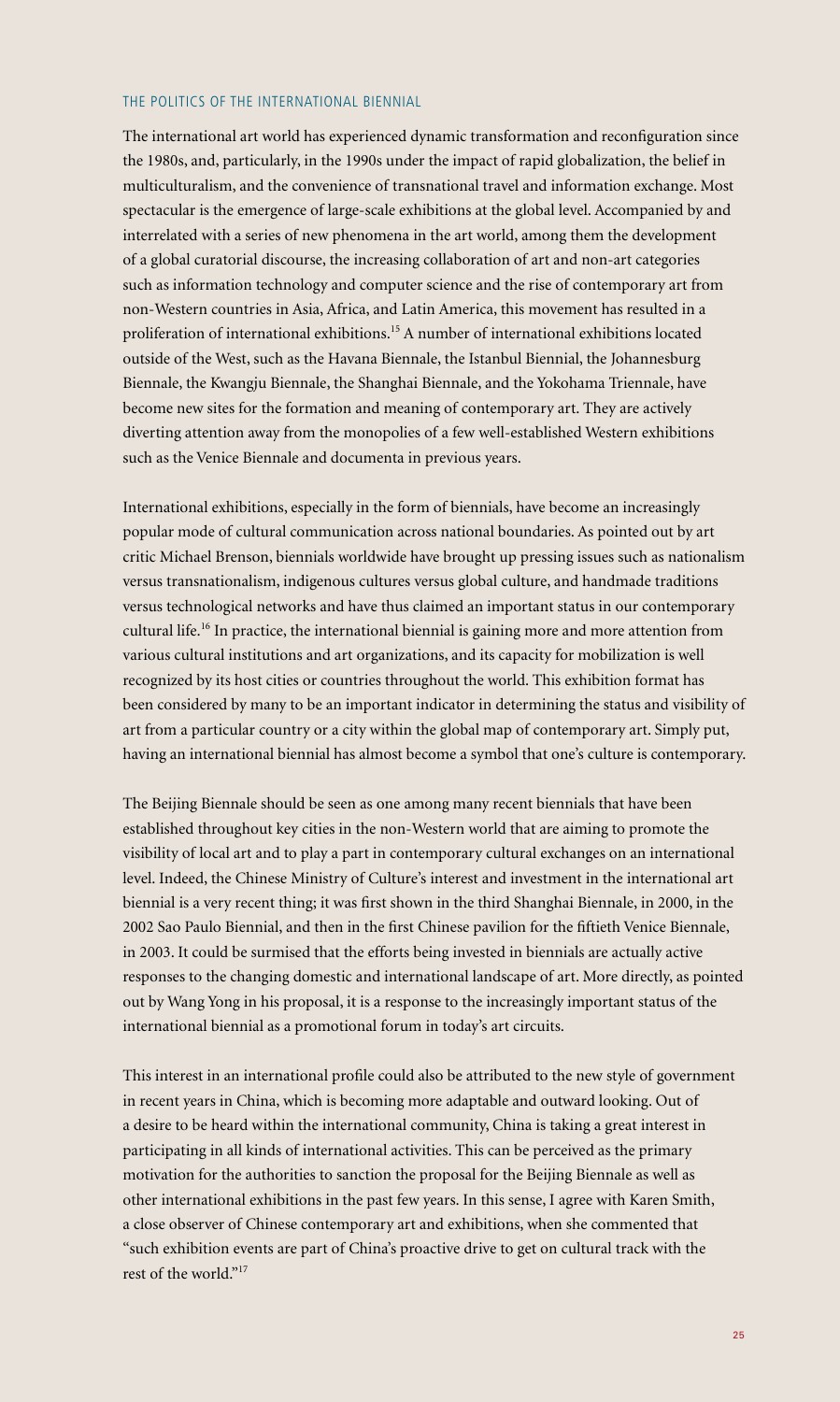This Chinese governmental strategy has been fully embraced by the Beijing Biennale organizers. In all official materials distributed by the CAA informing domestic audiences of its undertaking of the Beijing Biennale, emphasis is placed upon the desire and impetus for China to go global and for Chinese art to be a (significant) part of the global art world. An article entitled "About Art Biennales" in a published brochure for the Biennale contains this paragraph: "Holding a biennial is the symbol of comprehensive national power as well as placing emphasis on the status of a national and local culture."<sup>18</sup> Giving the Biennale such high status and associating it with national power and national culture, the CAA justifies itself to receive generous funding from the state and is able to establish the Beijing Biennale as a standing program. The article then attributes to the Beijing Biennale many functions—from global to local and from economic to cultural—echoing the government's interests, either for practical purposes such as potential tourism, or for ideological and cultural ones, such as maintaining its reputation as one of the largest countries in the world and thus enhancing China's global profile.<sup>19</sup>

Among all these proposed functions, what is of particular relevance to the domestic art scene is described as "winning the initiative rights of voices in the cultural circles of the world."<sup>20</sup> This quote expresses a contested issue in Chinese art circles in recent years and refers to the increasing number of Chinese artists who have been invited to show in international exhibitions held outside of China. At the centre of the debate is whether Chinese artists have been fairly presented or merely invited to represent a prefabricated and prejudiced image of Chinese art held by international curators, in particular, Western ones.<sup>21</sup> One common understanding, agreed upon by differing groups within Chinese art communities, is that to merely participate in international exhibitions is inevitably to fall into the disadvantageous status of being chosen, but holding an international exhibition will provide China with the right to choose its own art and artists. In all press releases and printed materials, the Beijing Biennale has been ascribed significance because of its association with the gaining of this power of initiative and choice.

The desire to have this power—the right not only to be selected, but also to be a sponsor who selects—in forming an international network for cultural communication and exchange has become an important concern for China, evident in its recent efforts to join the international circuit and to be part of the globalized world. As in business and science, the state has demonstrated a commitment to achieving international recognition and to promoting the status of China in other domains. The exceptional efforts invested to win the bids first by Beijing for the 2008 Olympic Games and then by Shanghai for the 2010 World Expo are examples.

This is the point where the CAA meets the interest of the state. In order to further demonstrate and legitimize the necessity of hosting an international event such as the Beijing Biennale, the CAA made a connection between the third Beijing Biennale and the Beijing Olympics: "During the 29th Olympic Games in Beijing, 2008, Beijing will hold the third biennial, which undoubtedly will become a helpful promotion for the realization of the concept of humanistic Olympics. . . . [The] Beijing International Art Biennale will inevitably become an organic component of the cultural construction of the Olympics."22 It is clear that the CAA's endeavour to assemble an international biennial has fully brought the trend of nationalistic and cultural sentiment into the art world. In all the statements about the definition, status, and function of the biennial, the CAA apparently aims to create a cultural, political, national, and international significance for its new undertaking.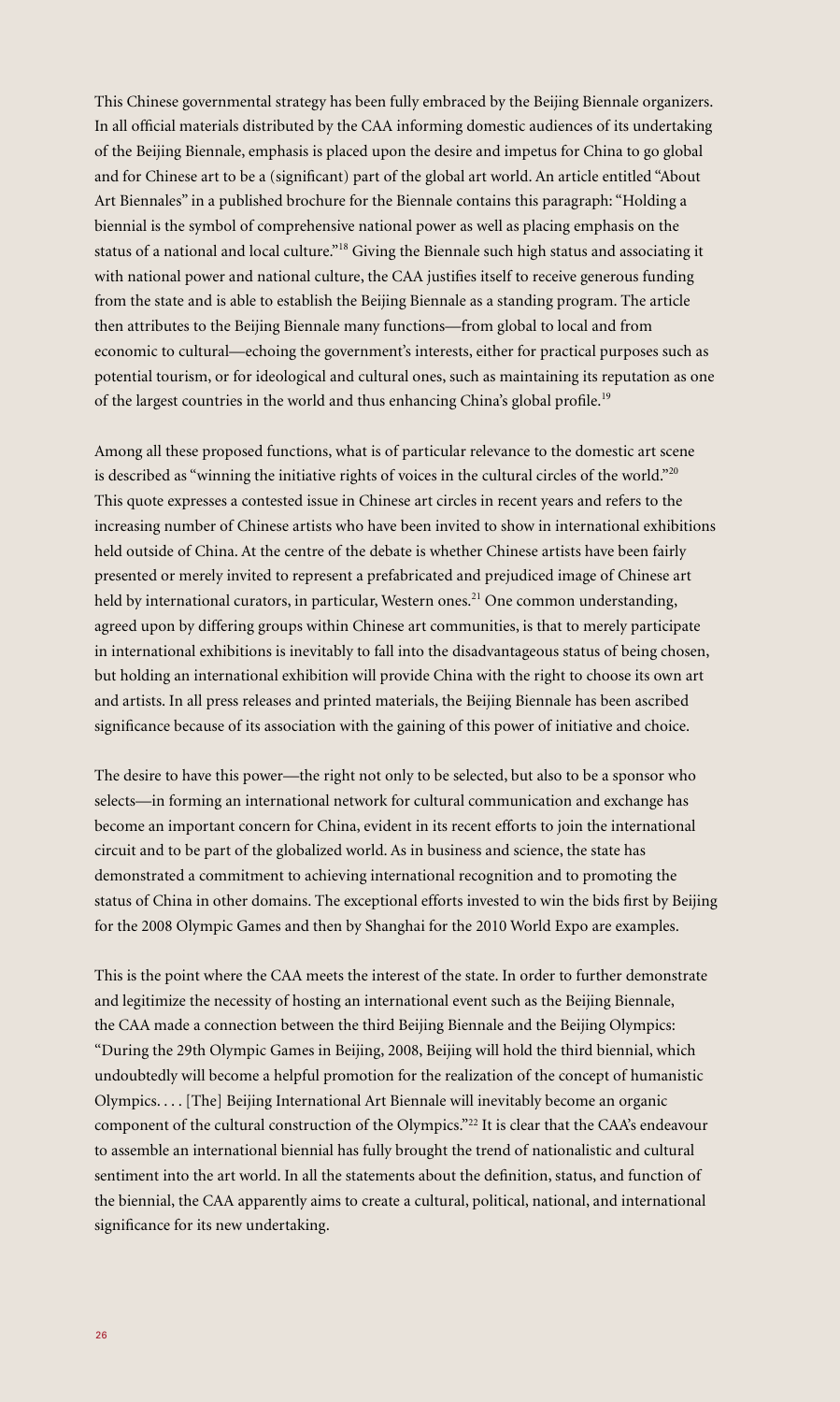## THE REALITY OF CHINESE CHARACTERISTICS

Aside from the apparent nationalistic motivation, however, the CAA has its own motivation in establishing the Beijing Biennale, which can be understood only in light of the specific context and power structure of the art world in China. The Beijing Biennale is not merely an exhibition arising from the impetus of cultural nationalism. It is also an attempt to maintain the established power structure within the "official" Chinese art world, where the CAA has traditionally played a major role. It is an effort by the CAA to compete for primacy in the art world against a newly consolidated establishment in contemporary China—the increasingly aggressive presence of various artistic groups formed by independent curators, critics, and the increasing number of artists who have chosen not to have an affiliation with the CAA but who have managed to achieve considerable support from the cultural authorities, local government, or various international art communities.

As is repeatedly emphasized in official press releases and in curators' interviews, the Beijing Biennale does not adopt the format of the international biennial as a wholesale category. It takes the name, the large scale, and the internationality, hoping to inherit the reputation that the international biennial has gained. In the meantime, it rejects the well-known features of international biennials such as focusing on new and experimental mediums and employing independent star curators. The Beijing Biennale limits itself only to painting and sculpture, and enlists a large collective curatorial committee of thirty members.

As a result, the Beijing Biennale appears rather conservative to both domestic and international contemporary art communities. The most debated aspect of the Beijing Biennale is the inconsistency between its desire for "contemporaneity" and "originality" and its emphasis on two traditional art forms, painting and sculpture. As explained by the organizers, this is a strategy to create an international biennial with Chinese characteristics in order to differentiate it from numerous other international biennials. The coordinator, Tao Qin, explained the organizational strategy:

There are over one hundred biennials around the globe. We hope that the Beijing Biennale can stand out fresh and unique by stressi ng the importance of painting and sculpture. . . . Because all other biennials focus too much on new forms of contemporary art, we want to be different from them and construct our own characteristics.<sup>23</sup>

Certainly, it is easy to point out the arbitrary nature of this account. Painting and sculpture cannot be credited as the creation of China, especially when a large portion of the paintings on show are not even Chinese painting, and sculpture was not regarded as high art until the twentieth century in China. Therefore, painting and sculpture really have nothing that can necessarily be characterized as Chinese.

Another more convincing explanation is an account offered by Wang Yong, which focuses on pragmatic reasons for the emphasis on painting and sculpture:

Other formats—such as performance art and video art—are difficult to control. Beijing is the political centre and is sensitive. Also, ordinary people do not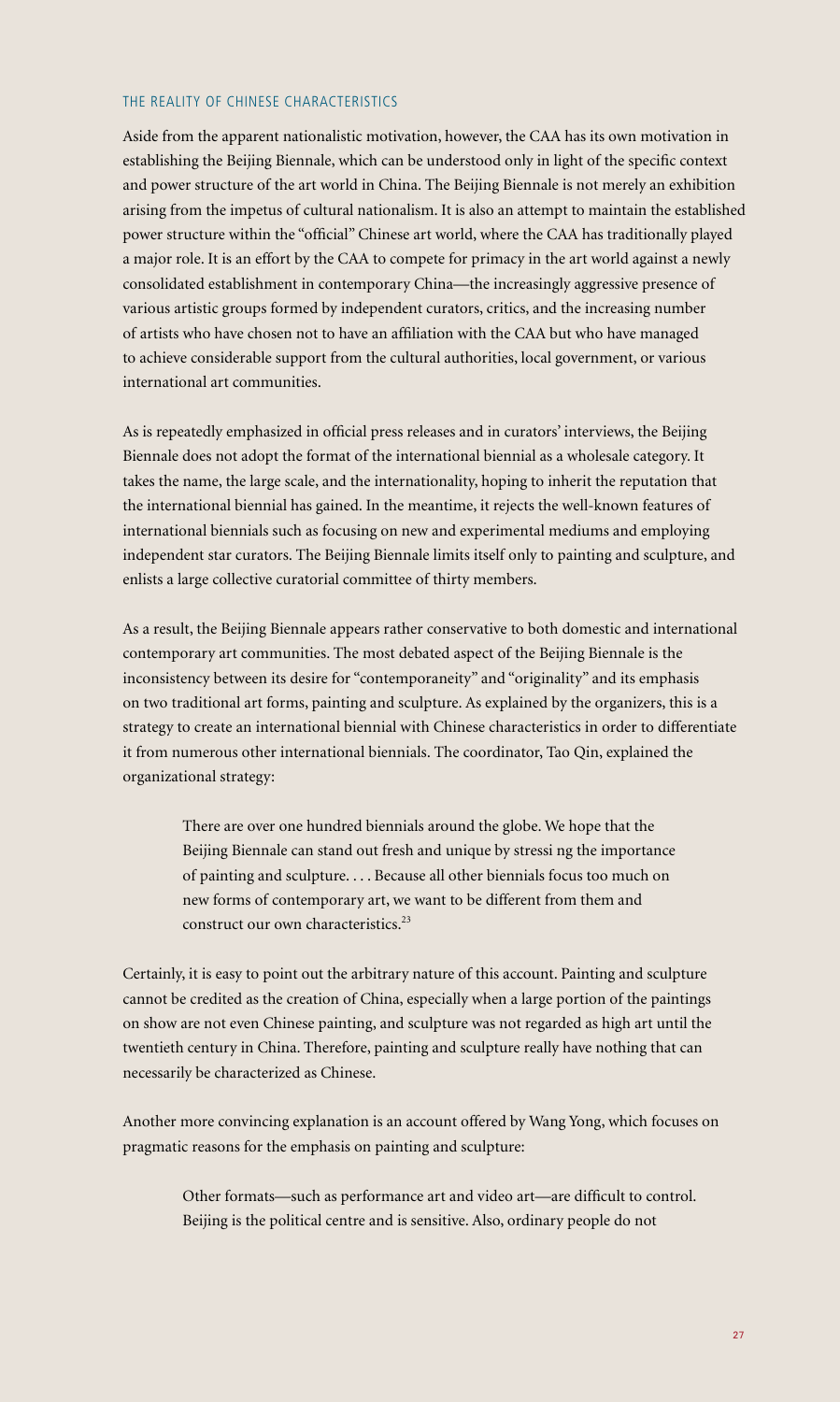

Liu Liyun, *Landscape Scroll*, 2004, white silk and cotton, dimensions variable. Courtesy of the Beijing Biennale.

accept them. After all, this is the first run. We decided to have only painting and sculptures after taking many elements into consideration. We want to be safe and have a try first.<sup>24</sup>

Remembering that the budget of the biennial comes entirely from the government, it is reasonable to be cautious about political correctness and safety in order to secure further funding. However, the notion that most Chinese audiences only accept painting and sculpture seems questionable. The Chinese population, especially the educated population, has changed significantly, as have their tastes and interests in art. The urban population in China, those who closely connect themselves with new developments of the contemporary world in the areas of culture, fashion, and life styles, is growing very fast. Serious studies on what Chinese audiences really appreciate in art exhibitions have yet to be done.

From a historical point of view, this limitation of medium without thematic or conceptual justification makes the Beijing Biennale appear to be conservative relative to other recently established biennials that often showcase contemporary art, thus lessening its claim to be "contemporary."25 The most salient characteristic of contemporary art is the disappearance of boundaries between different art formats and the hybridization of whatever mediums or materials are available. Many artists and critics attribute the limitation to the CAA's outmoded concepts of major exhibitions, its misunderstanding of international biennials, and its position as a state cultural entity. Karen Smith demonstrates her understanding of the CAA's dilemma in receiving funding from the state, but nonetheless attributes the conservatism to their readiness to surrender to state control. She says:

Responsibility for the resulting mediocrity must rest squarely on the shoulders of the organizing committee, whose vision revealed little grasp of the state of contemporary art, locally or globally, of what to convey to a local audience in meaningful terms about the significance of a biennale in general, or of what this could mean for China and Beijing as an internationally respected city of culture.<sup>26</sup>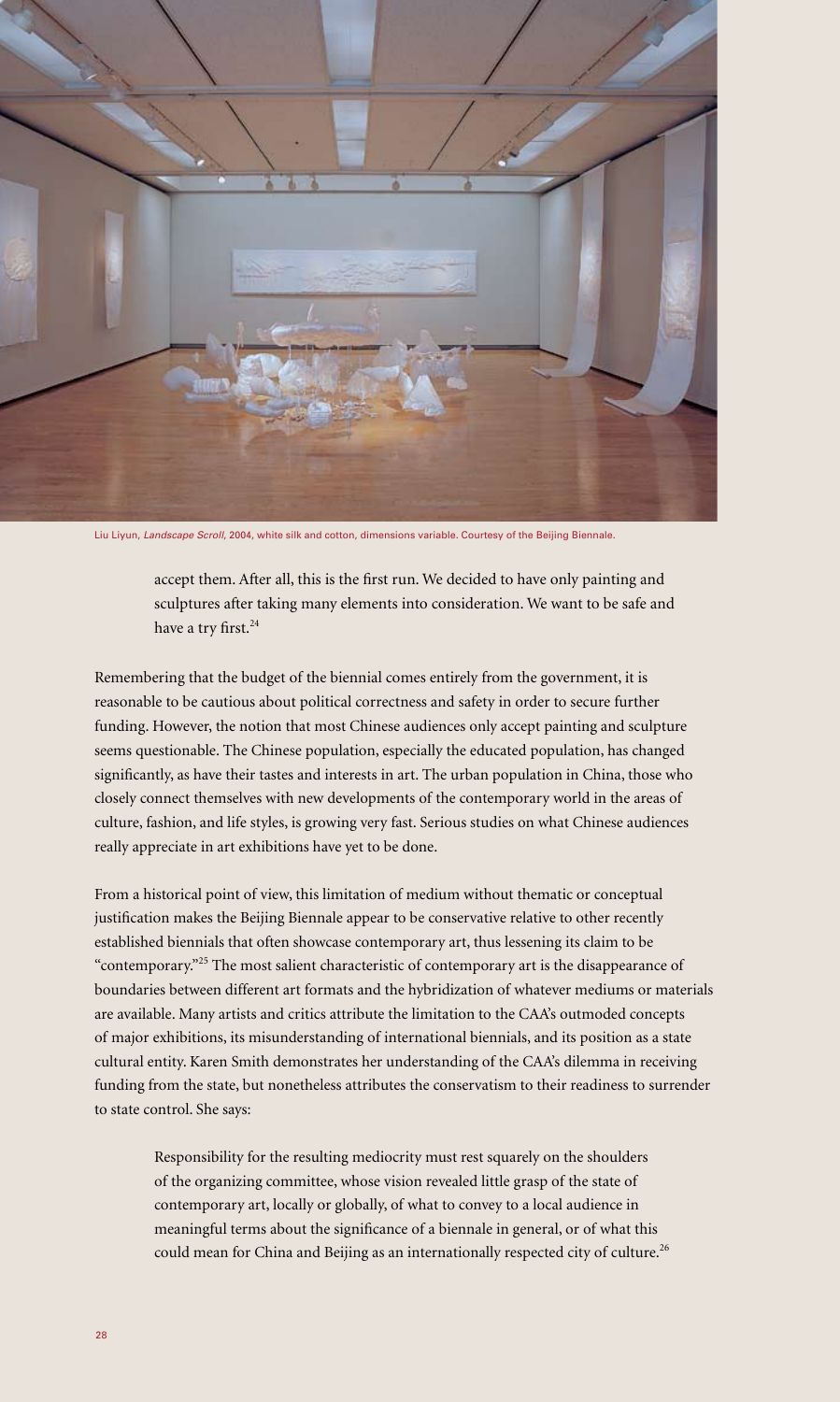

Xia Tian, *National Sorrow*, 2004, steel, 50 x 150 x 130 cm. Courtesy of the Beijing Biennale.

Such criticism is popular among both domestic and international critics who disagreed with the approach of the Biennale. Carol Lu asserts this in more straightforward terms: "The Chinese Artists Association is reputedly conservative, ill-informed, and disapproving of mediums other than painting and sculpture."<sup>27</sup>

I am no less suspicious of these convenient accusations against the Beijing Biennale than I am of the Biennale's own self-congratulatory narrative about its pursuit of a sense of uniqueness among the family of international biennials. Instead of simply seeing the Beijing Biennale as a product of the ignorance of the CAA, I view it as a self-interested and self-protective program carefully planned to meet the needs of this organization itself. The key here is to understand the nature of the CAA not only as a state cultural entity, but also as an established art institution in its own right, an institution that strives to sustain itself and maintain its pre-1990s status as the authority of the Chinese art world.

The choice to focus on painting and sculpture is not made out of ignorance and is not an unconsciously conservative practice. What is really at stake here is not simply art forms, but the creation of a structure whereby the CAA legitimizes itself and exerts its own right. As is well known, the CAA is an organization dominated by artists, most of whom have been trained in an art education system that emphasizes Socialist Realism and values the importance of figurative representation. Painting and sculpture have been the two primary focuses in the various art academies in China, whose graduates have been the recruiting repertoire for the CAA. There are a small number of art critics and art historians in the organization who have long established their taste and receptivity exclusively within the field of painting and sculpture. In other words, we can say that most members of the CAA are versed in evaluating and assessing painting and sculpture. However, when it comes to contemporary art such as video, installation, and performance, they are not well versed in assessing it. This is the essential reason that the CAA would, to the disappointment of thriving domestic contemporary art communities, place a ban on contemporary media in the Beijing Biennale.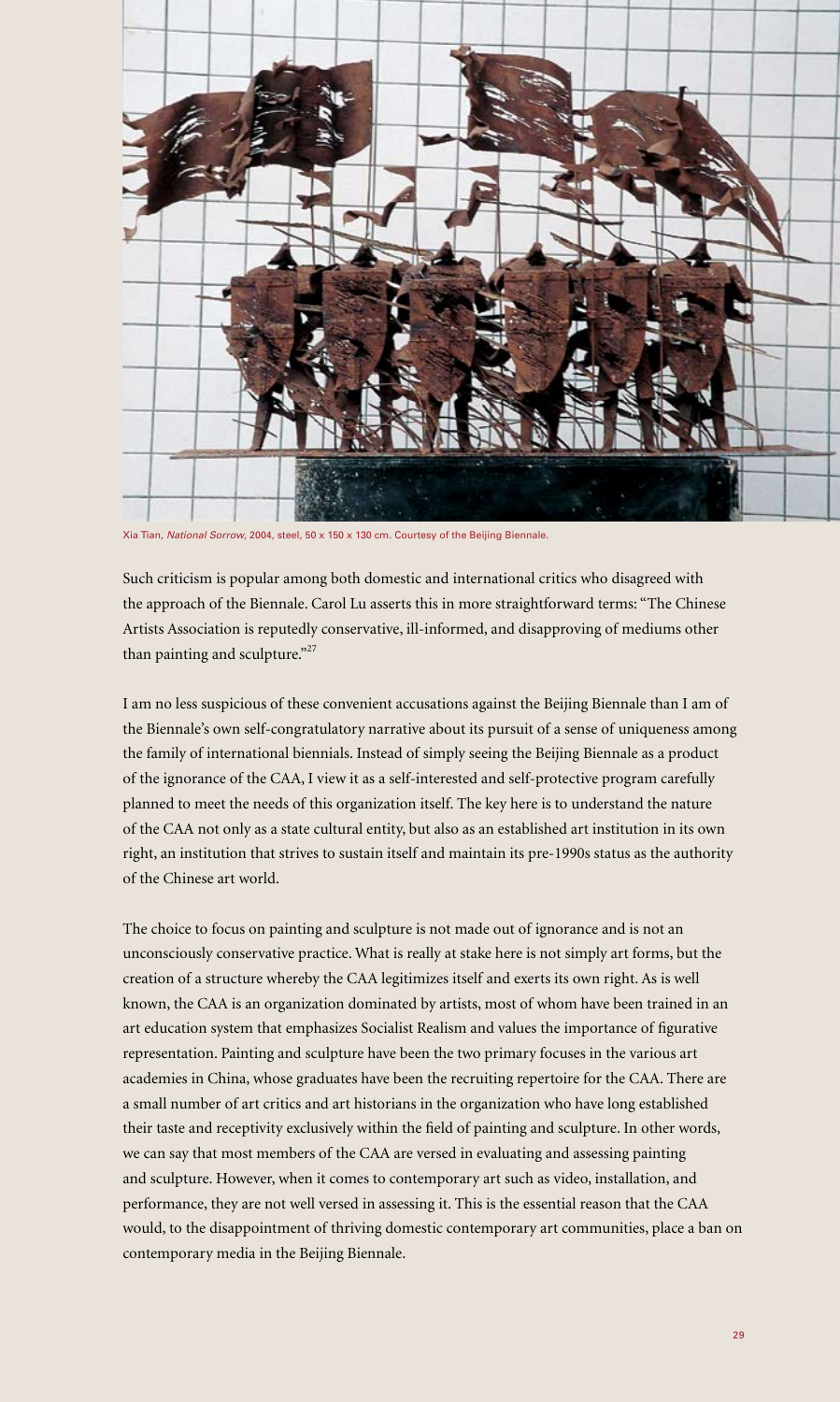Unfortunately, this choice does not seem to take into account the exploration of new initiatives and ideas within contemporary art. On the contrary, it is a result of inward-looking decisions that arise from the desire to maintain the juridical right within the resources of the CAA. The Biennale is constructed as a new platform where established rules of assessment and aesthetic standards can be applied and maintained in spite of a rapidly transforming and reconfigured domestic art world.

Maneuvered as a product of nationalistic sentiment and global desire, the first Beijing Biennale reflected an investment that was shared by some state decision-makers, art officials from the CAA, and many artists. Regrettably, its significance cannot be determined by examining what kind of new art or new concepts of art it introduces. Critical engagement with contemporary art was not the purpose of the first Beijing Biennale. Nevertheless, the Beijing Biennale introduced a new international exhibition format into the very heart of the old art establishment in China, the CAA. From this perspective, many art professionals in China, even those with reservations about the approach of the first Beijing Biennale, seem to possess a positive attitude toward the Biennale itself. For example, independent curator Gu Zhenqing, who curated a concurrent independent show outside the official sites of the Beijing Biennale, put it this way: "The first Beijing Biennale is a good start, as it shows the Beijing municipal government's support for a biennial. After two or three times' runs, it is possible for the Beijing Biennale to develop into a real international biennial."<sup>28</sup> Denying that the Beijing Biennale was truly international, Gu nonetheless appreciates the significance of the event itself.<sup>29</sup> Gu's remark echoes what Wang Yong said: "At least we established the Beijing Biennale, and it will live on as an institution subject to reform in the future."  $30^{\circ}$ 

Judging from the response that the first Beijing Biennale received, it is clear that the CAA has not yet fully achieved the potential that this new international exhibition could achieve, such as updating its image from a conservative organization, regaining its credibility within an increasingly diverse art world, and genuinely connecting itself to the international art world.<sup>31</sup> The successful realization of this depends upon whether the CAA can move beyond its long tradition of a self-serving practice, update its fixed perception of the meaning and function of art, and launch a wider view in its representation of contemporary art.

To be fair, this possibility does exist. In the second Beijing Biennale in 2005, works that were included as sculpture but could well be considered installation were featured, and some even won awards. For example, artist Liu Liyun's *Landscape Scroll*, which won her the Award for Young Chinese Artist (and which created a scandal because her father, Liu Dawei, was one of the chief curators of the Biennale and Head of the CAA), consisted of twenty pieces of low-relief scrolls in various sizes hanging on the wall and soft three-dimensional objects, also in different sizes, suspended above the ground creating an atmosphere of traditional Chinese landscape painting presented with a contemporary sensibility. Another artist, Xia Tian, used metal to create *National Sorrow*, an experimental work that expressed the aesthetic quality of classical freehand brushwork, in particular the so-called *feibai* (flying white), through a combination of various modern metalwork technologies. Therefore, even though, in 2005, the curatorial committee was still advocating emphasis on painting and sculpture as a national characteristic, one has every reason to doubt the sustainability of this claim when non-traditional mediums are increasing their influence in the Chinese art world and, most importantly, when the long-held concept of art itself is being challenged within the CAA itself.

As Beijing is getting ready for the upcoming 2008 Olympics, the CAA is also pulling its efforts together for the third Beijing Biennale. This third Beijing Biennale was scheduled to coincide with, contribute to, and draw momentum from the Olympics. Its concurrence with the Olympics was conceived as early as 2002 when the leading members of the CAA were actively pursuing